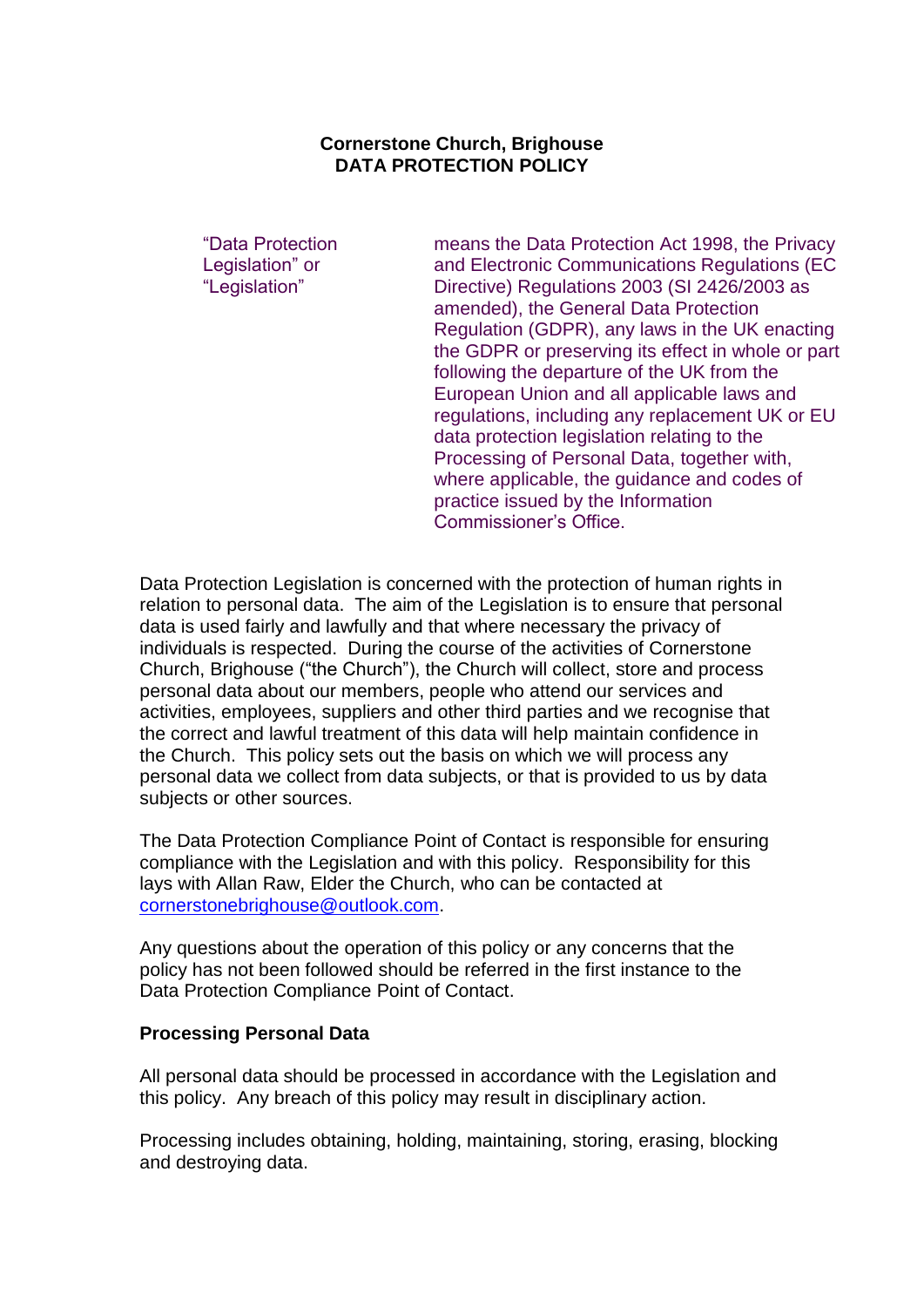Personal data is data relating to a living individual. It includes data about a Church member, members of the wider fellowship, those taking part in Church activities and also employee and volunteer data. It will not include data relating to a company or organisation, although any data relating to individuals within companies or organisations may be covered. Personal data can be factual (for example a name, address or date of birth) or it can be an opinion about that person, their actions and behaviour.

Examples of personal data are employee details, including employment records, names and addresses and other information relating to individuals, including supplier details, any third-party data and any recorded information including any recorded telephone conversations, emails or CCTV images.

Employees and others (including church members, members of the fellowship, volunteers and trustees) who process data on behalf of the Church (referred to in this policy as "Employees") should assume that whatever they do with personal data will be considered to constitute processing.

Employees should only process data:

- If they have consent to do so; or
- If it is necessary to fulfil a contractual obligation or as part of the employer/employee relationship; for example, processing the payroll; or
- the processing is **necessary for legitimate interests** pursued by Cornerstone Church, Brighouse, unless these are overridden by the interests, rights and freedoms of the data subject.

If none of these conditions are satisfied, individuals should contact the Data Protection Compliance Point of Contact before processing personal data.

# **Compliance with the Legislation**

Employees who process data on our behalf have a responsibility for processing personal data in accordance with the Legislation. This includes the data protection principles in the Legislation. These state that personal data must:

- be obtained and used fairly, lawfully and transparently
- be obtained for specified, explicit and legitimate purposes and used only for those purposes
- be adequate, relevant and limited to the minimum necessary for those purposes
- be accurate and kept up to date (every reasonable endeavour should be used to personal data that is not accurate is corrected or erased without delay)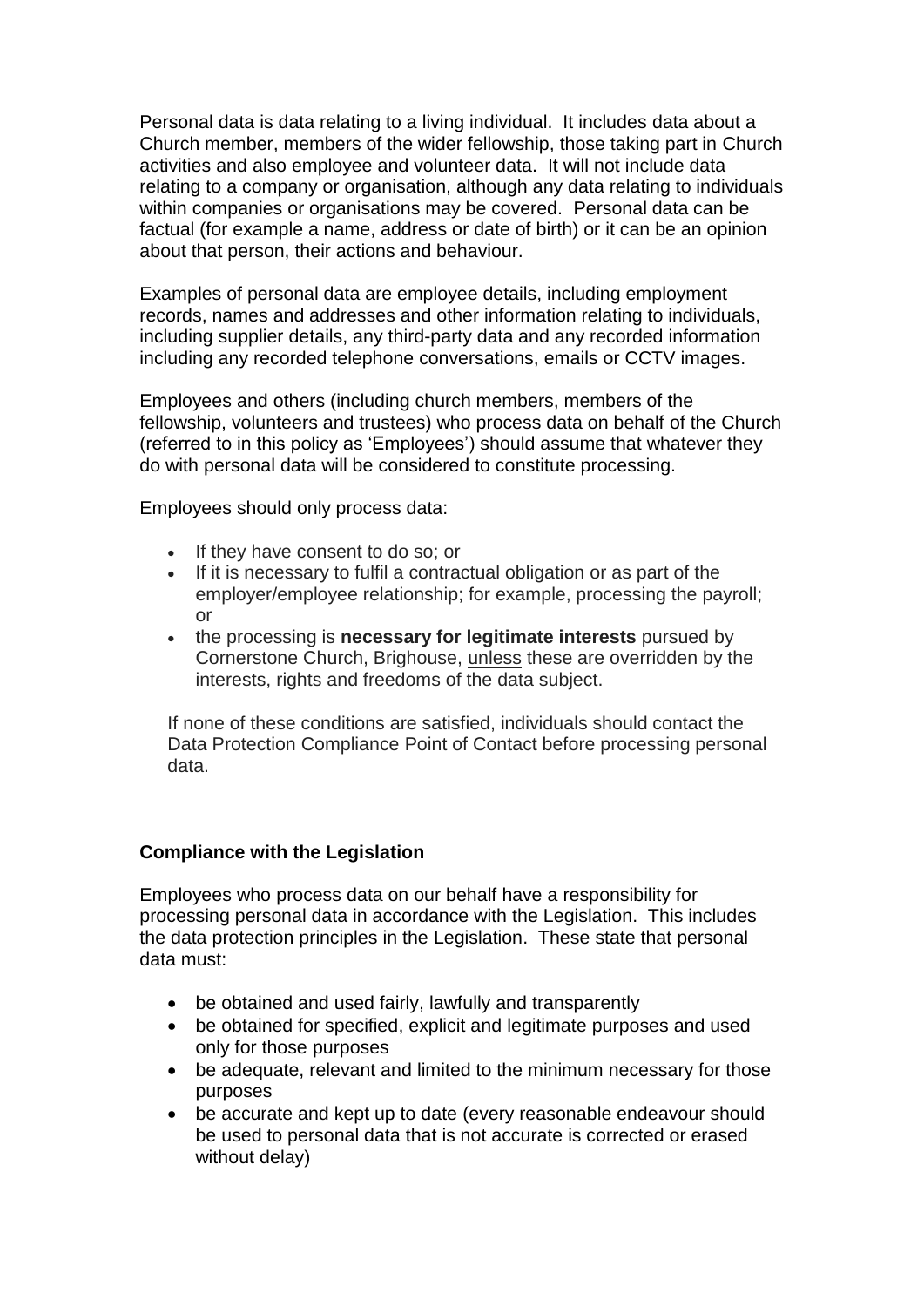- be processed in a manner that ensures its security (*see Information Security policy at Appendix 1).*
- not be kept for any longer than required for those purposes *see Retention policy at Appendix 2).*

We will only share personal data with other organisations or people when we have a legal basis to do so and if we have informed the data subject about the possibility of the data being shared (in a privacy notice) unless there is a legal exemption from doing so. We will keep records of any information shared with a third party including a record of any exemption which has been applied.

Employees should follow the Data Breach Procedure *(at Appendix 3)* if they think they have accidentally breached any provision of this Data Protection Policy.

## **Sensitive Data**

We will strive to ensure that sensitive data is accurately identified on collection so that proper safeguards can be put in place. Sensitive data means data consisting of information relating to an individual"s

- Racial or ethnic origin
- Political opinions
- Religious beliefs
- Trade union membership
- Physical or mental health, and genetic information
- Sexual life
- Criminal offences

Sensitive data may be processed in the course of our legitimate activities, but may not be passed to any third party without the express consent of the data subject.

### **Monitoring the use of Personal Data**

We are committed to ensuring that this data protection policy is put into practice and that appropriate working practices are being followed. To this end the following steps will be taken:

- any Employees who deal with personal data are expected to be aware of data protection issues and to work towards continuous improvement of the proper processing of personal data;
- Employees who handle personal data on a regular basis or who process sensitive or other confidential personal data will be more closely monitored;
- All Employees must consider whether the personal data they hold is being processed in accordance with this policy. Particular regard should be had to ensure inaccurate, excessive or out of date data is disposed of in accordance with this policy;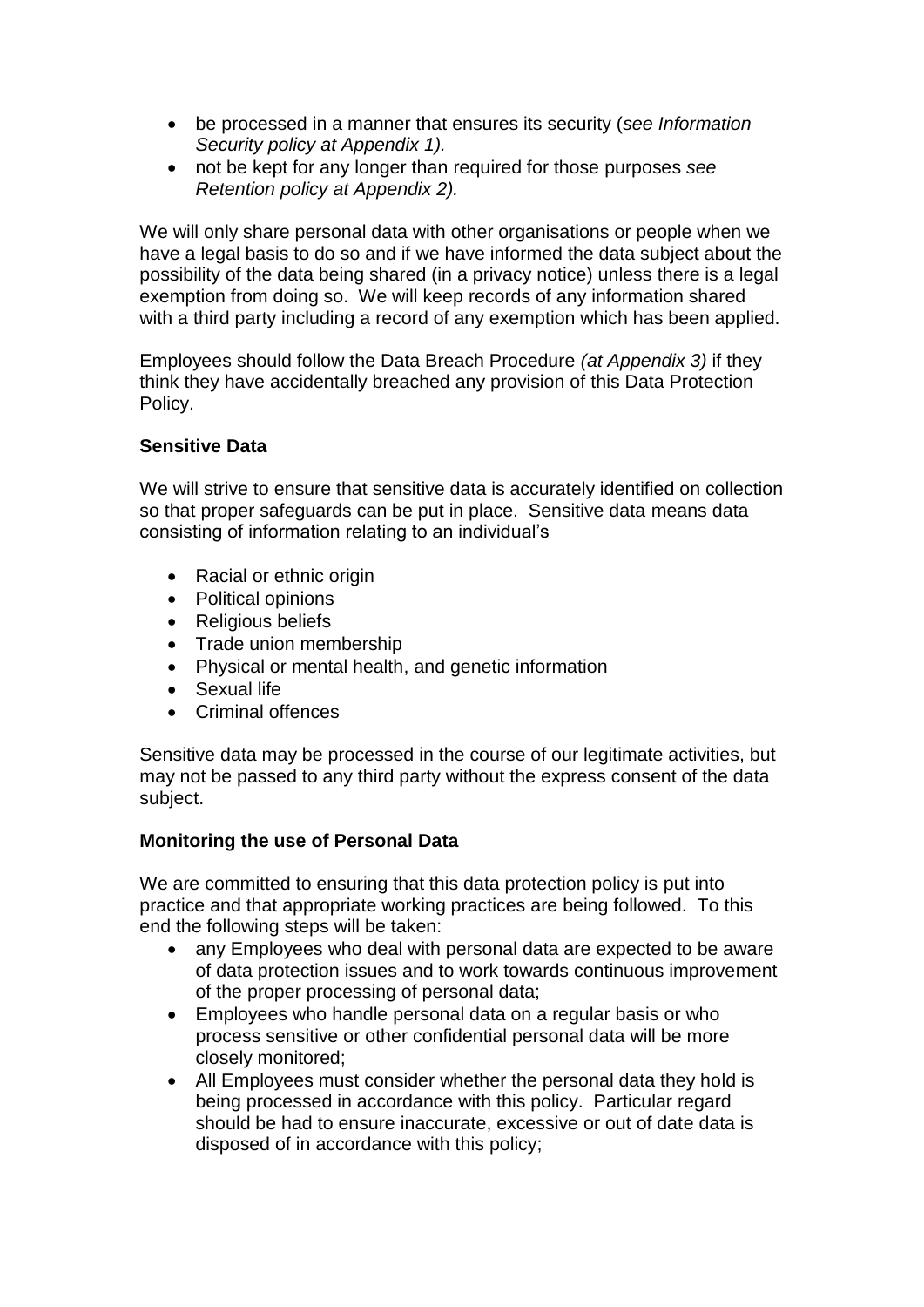- Employees must follow the Breaches Procedure (*at Appendix 3)* should they become aware of any breach of this policy;
- Employees will keep clear records of our processing activities and of the decisions we make concerning personal data (including reasons for the decisions) to show how we comply with the Legislation;
- Spot checks may be carried out;
- An annual report on the level of compliance with or variance from good data protection practices will be produced by the Data Protection Compliance Point of Contact;
- Data breaches will be recorded and investigated to see what improvements can be made to prevent recurrences;
- We will only appoint data processors on the basis of a written contract that will require the processor to comply with all relevant legal requirements. We will continue to monitor the data processing, and compliance with the contract, throughout the duration of the contract.

# **Handling Personal Data and Data Security**

This will be managed in accordance with our Information Security Policy *(see Appendix 1)*.

## **The Rights of Individuals**

The Legislation gives individuals certain rights to know what data is held about them and what it is used for. If personal data is collected directly from an individual, we will inform them in writing of their rights by providing them with a 'Privacy Notice' at the time the personal data is collected or as soon as possible afterwards.

In principle everyone has the right to see copies of all personal data held about them. There is also a right to have any inaccuracies in data corrected or erased. Data subjects may also have a right of portability in respect of their personal data, and a right to be forgotten. Data subjects also have the right to prevent the processing of their data for direct marketing purposes.

Any request for access to data under the Legislation should be made to the Data Compliance Point of Contact in writing. In accordance with the Legislation we will ensure that written requests for access to personal data are complied with within **30 days** of receipt of a valid request (where permitted under the Legislation, we may take a further 30 days to respond but we will inform the individual of why this is necessary).

When a written data subject access request is received the data subject will be given a description of a) the personal data, b) the purposes for which it is being processed, c) those people and organisations to whom the data may be disclosed, d) be provided with a copy of the information in an intelligible form.